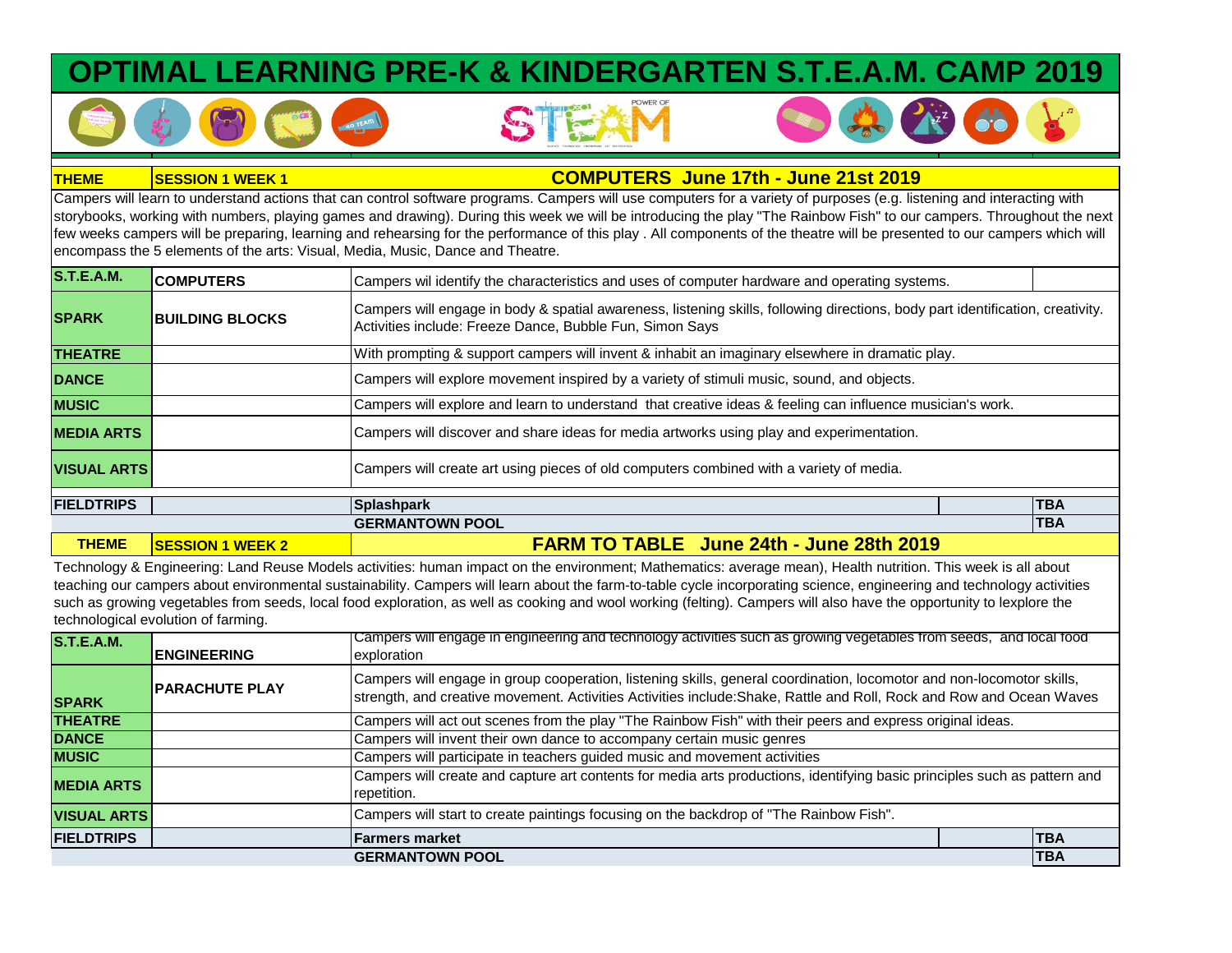# **OPTIMAL LEARNING PRE-K & KINDERGARTEN S.T.E.A.M. CAMP 2019**

GTE





### **THEME SESSION 2 WEEK 1**

**THEME SESSION 2 WEEK 2**

### **UNEARTH THE EARTH July 1st - July 5th, 2019**

Campers will continue to rehearse for the play. Campers will learn about atmospheric processes, weather patterns and the water cycle.

|                    |                         | <b>GERMANTOWN POOL</b>                                                                                                                                                                                                                                 |  | <b>ITBA</b> |
|--------------------|-------------------------|--------------------------------------------------------------------------------------------------------------------------------------------------------------------------------------------------------------------------------------------------------|--|-------------|
| <b>FIELDTRIPS</b>  |                         | <b>DISCOVERY STATION-Hagerstown</b>                                                                                                                                                                                                                    |  | <b>ITBA</b> |
| <b>VISUAL ARTS</b> |                         | Campers will create paintings, sculptures & drawing using non traditional materials, eg. Sticks, feathers, plants                                                                                                                                      |  |             |
| <b>MEDIA ARTS</b>  |                         | With guidance campers will combine art forms & media content such as dance and video to form media artworks.                                                                                                                                           |  |             |
| <b>IMUSIC</b>      |                         | Campers will explore and learn about music contrasts such as high/low, loud/soft same/different.                                                                                                                                                       |  |             |
| <b>DANCE</b>       |                         | Campers will express an idea, image or feeling through improvised movement.                                                                                                                                                                            |  |             |
| <b>THEATRE</b>     |                         | Campers will make, discuss and assign group decisions to identify responsibilities required to present a play.                                                                                                                                         |  |             |
| <b>SPARK</b>       | <b>HOOP IT UP</b>       | <u>Campers will engage in large object manipulation, gross motor coordination, body and spatial awareness, tracking,</u><br>balance, rhythm, independent movement choice, and cooperation. Activities include: Happy Helicopters, Go Car Go,<br>Circus |  |             |
| <b>S.T.E.A.M.</b>  | <b>WEATHER PATTERNS</b> | Campers will explore that short term weather conditions change daily and that water can change forms but the amount<br>stays the same.                                                                                                                 |  |             |

\*\*\*\* NO CAMP ON JULY 4TH, 2019 \*\*\*\*\*

### **UNEARTH THE EARTH July 8th - July 12th 2019**

Campers will learn about Earth's composition and structure. Campers will focus on the area of stage design and setup while continuing to rehearse for the play.

|                    |                               | <b>GERMANTOWN POOL</b>                                                                                                   |  | <b>TBA</b> |
|--------------------|-------------------------------|--------------------------------------------------------------------------------------------------------------------------|--|------------|
| <b>FIELDTRIPS</b>  |                               | <b>Rock n Jump Trampoline Park</b>                                                                                       |  | <b>TBA</b> |
| <b>VISUAL ARTS</b> |                               | Under guidance Campers will create play backdrop taking size and distance to the audience into consideration.            |  |            |
| <b>MEDIA ARTS</b>  |                               | Campers will have the opportunity to demonstrate basic skills such as handling tools and making choices in creating      |  |            |
| <b>MUSIC</b>       |                               | Campers will experiment using various items to repeat and create a beat and rhythm.                                      |  |            |
| <b>DANCE</b>       |                               | Campers will demonstrate tempo contrasts with movement that match to the tempo of sound stimuli.                         |  |            |
| <b>THEATRE</b>     |                               | Campers will create a set design for a play & learn theatre terminology: character, role, setting, story, etc            |  |            |
| <b>SPARK</b>       | <b>BALLOONS</b>               | movement choices. Activities include: Counting Catches, Balloon Color Race                                               |  |            |
|                    | <b>RIBBONS, SCARVES &amp;</b> | Campers will be working on hand-eye coordination, rhythm, creativity, self expression, tossing, catching and independent |  |            |
| <b>S.T.E.A.M.</b>  | <b>EARTH'S MATERIALS</b>      | Campers will explore a variety of Earth's materials: solid rocks, soils, liquid water and gases of the atmosphere.       |  |            |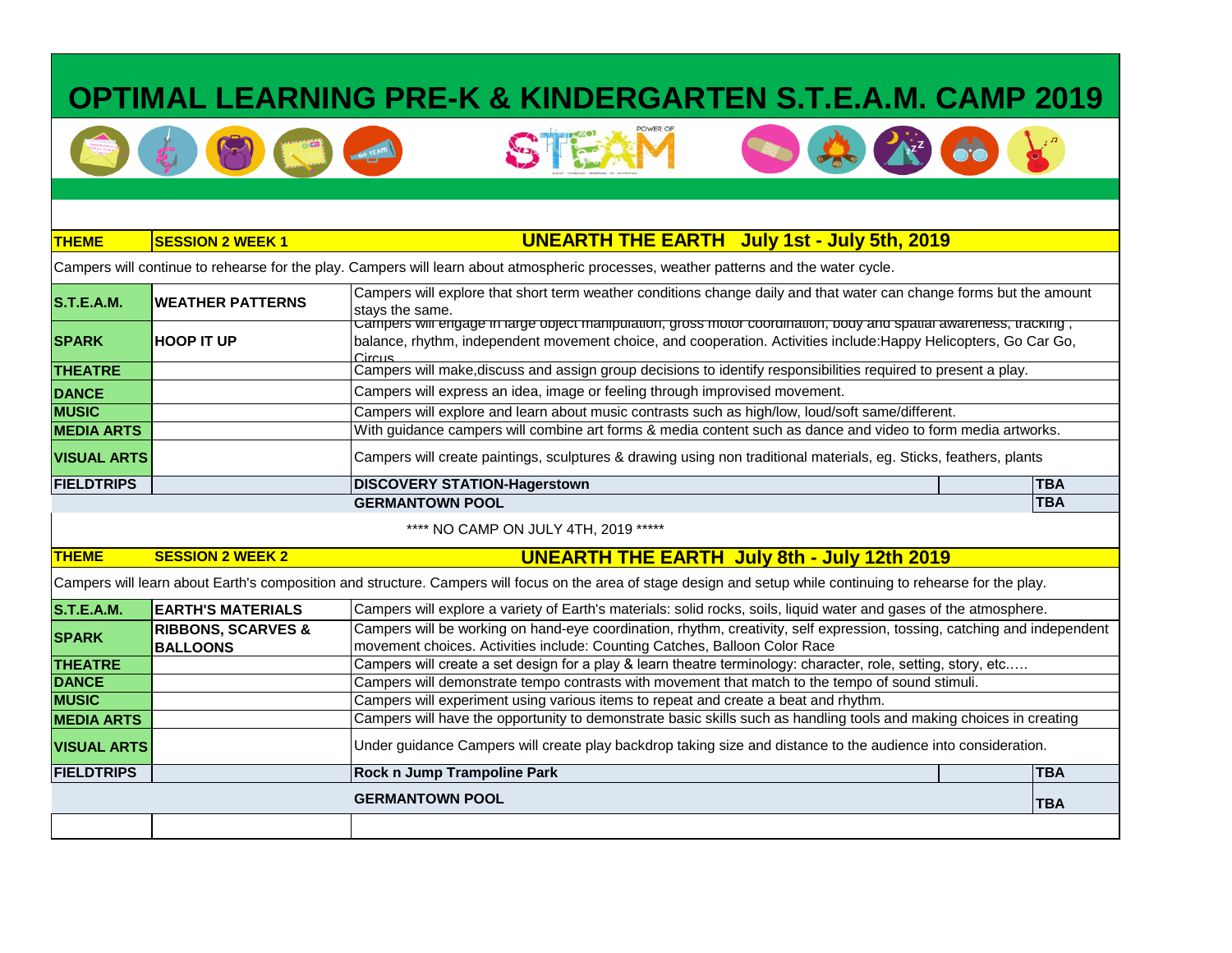### **IING PRE-K & KINDERGARTEN S.T**

#### **THEME SESSION 3 WEEK 1 SHARK WEEK July 15th - July 19th 2019**

SCIENCE: Needs of living things, adaptations and habitats. oceanography. An entire week dedicated to learning more about sharks, what they look like, how they swim, what they eat, and where they live. Campers will delve into the amazing world of sharks while exploring shark biology and marine science. They will discover the differences between other fish and sharks, inspect shark teeth and observe live sharks in their habitat.

| <b>S.T.E.A.M.</b>  | <b>SCIENCE</b>        | Exploration of habitats and marine life                                                                                                                                                           |            |
|--------------------|-----------------------|---------------------------------------------------------------------------------------------------------------------------------------------------------------------------------------------------|------------|
| <b>SPARK</b>       | <b>IFLUFFBALL FUN</b> | Campers will be working onsmall object manipulation, catching, rolling, accuracy, underhand and overhand throwing.<br>Activities include: Goal Line rolling, Throw for Distance, Counting Catches |            |
| <b>THEATRE</b>     |                       | Campers will be able to refine the scenes and practice their roles through rehearsal.                                                                                                             |            |
| <b>DANCE</b>       |                       | Campers will identify and apply different characteristics to movement e.g. slow, wavy, smooth                                                                                                     |            |
| <b>MUSIC</b>       |                       | Campers will discuss how music can evoke emotions and how it makes them feel.                                                                                                                     |            |
| <b>MEDIA ARTS</b>  |                       | Campers will recognize and share components and messages in media artworks                                                                                                                        |            |
| <b>VISUAL ARTS</b> |                       | Campers will explore colors and how they can relate to moods. They will create a piece of art using color to reflect the<br>mood they choose.                                                     |            |
| <b>FIELDTRIPS</b>  |                       | Sant Ocean Hall at the National Museum of Natural History, DC                                                                                                                                     | <b>TBA</b> |
|                    |                       | <b>GERMANTOWN POOL</b>                                                                                                                                                                            | <b>TBA</b> |

SCIENCE: magnetism (making compasses) SOCIAL STUDIES: explorers. Campers will have the opportunity to locate and preserve ancient artifacts "Indiana Jones" style. Decipher ancient texts, follow treasure maps, geo caching, search abandoned temples and avoid the booby traps left to protect the priceless treasures of long ago. All this while learning about ancient civilizations such as the Aztecs, Mayans and Incas.

|                    |                         | <b>GERMANTOWN POOL</b>                                                                                                      | <b>TBA</b> |  |
|--------------------|-------------------------|-----------------------------------------------------------------------------------------------------------------------------|------------|--|
| <b>FIELDTRIPS</b>  |                         | <b>Greenbrier State Park Lake</b>                                                                                           | <b>TBA</b> |  |
| <b>VISUAL ARTS</b> |                         | Campers will explore cave paintings and then tell their own story in the style of a cave painting.                          |            |  |
| <b>MEDIA ARTS</b>  |                         | Campers will use personal experiences and choices in making media artworks                                                  |            |  |
| <b>MUSIC</b>       |                         | Campers will demonstrate awareness of expressive qualities for specific purposes.                                           |            |  |
| <b>DANCE</b>       |                         | Campers will explore dances from different cultures                                                                         |            |  |
| <b>THEATRE</b>     |                         | Campers will be able to describe the story's character actions by use of body, face, voice and gestures.                    |            |  |
| <b>SPARK</b>       | <b>IBEANBAG BONANZA</b> | Toss, Pancake Flip, Color Race                                                                                              |            |  |
|                    |                         | Campers will learn all about small object manipulation,, tracking, underfand and overhand throwing. Activies include: Color |            |  |
| <b>S.T.E.A.M.</b>  | <b>ISCIENCE</b>         | of physical materials (e.g. paper, cloth).                                                                                  |            |  |
|                    |                         | Campers will learn that people are always inventing new ways to solve problems and that new objects can be created out      |            |  |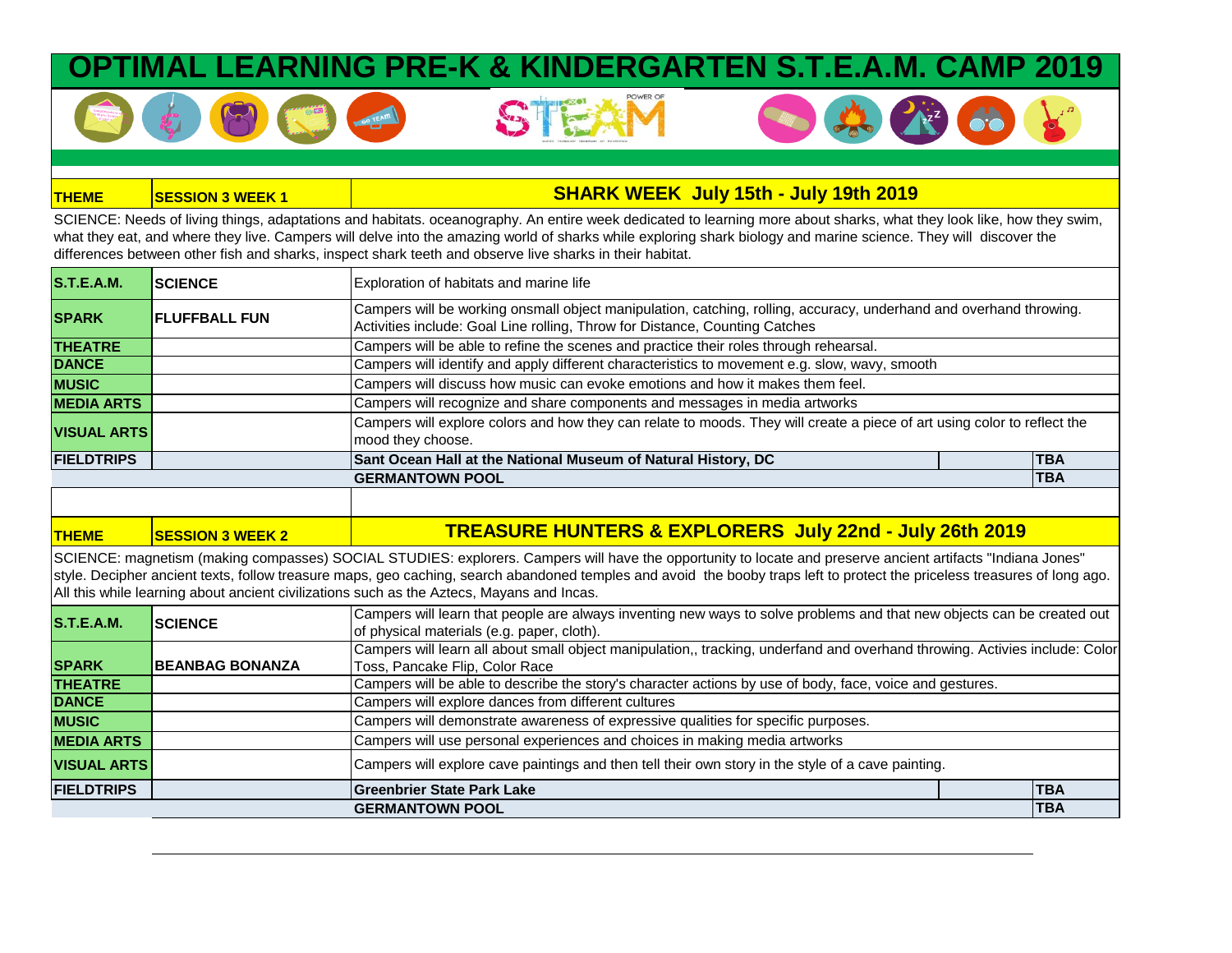## **MAL LEARNING PRE-K & KINDERGARTEN S.T.E.A.M. CAMP 2019**